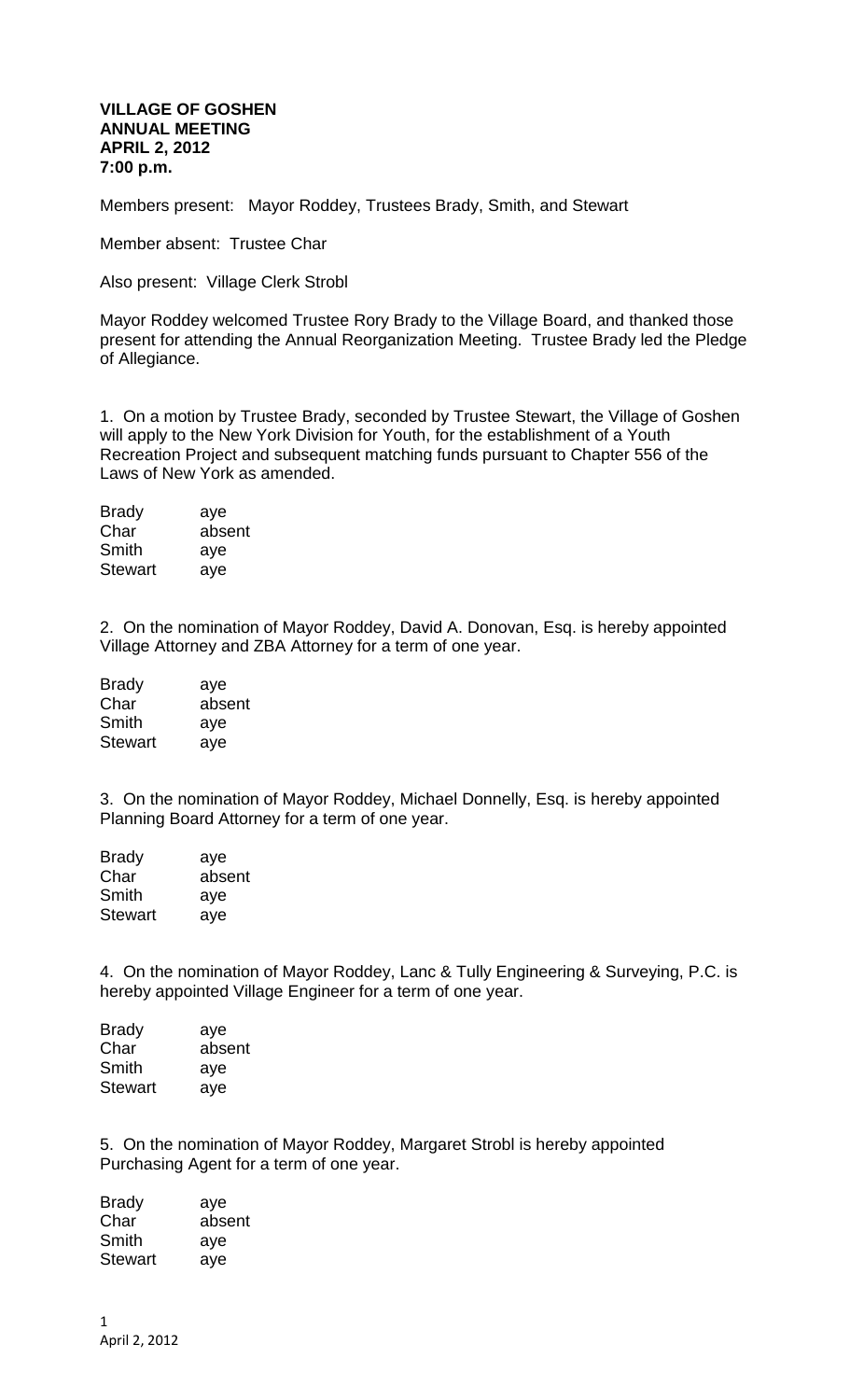6. On the nomination of Mayor Roddey, Margaret Strobl is hereby appointed Records Management Officer for a term of one year.

| <b>Brady</b>   | aye    |
|----------------|--------|
| Char           | absent |
| Smith          | aye    |
| <b>Stewart</b> | aye    |

7. On the nomination of Mayor Roddey, Sara Winters is hereby appointed Deputy Village Clerk for a term of one year.

| <b>Brady</b>   | aye    |
|----------------|--------|
| Char           | absent |
| Smith          | aye    |
| <b>Stewart</b> | aye    |

8. On the nomination of Mayor Roddey, Karen Kosior is hereby appointed Village Tax Collector for a term of one year.

Brady aye Char absent Smith aye Stewart aye

9. On the nomination of Mayor Roddey, Kimberly Canterino VanHaaster is hereby appointed Acting Village Justice for a term of one year.

| <b>Brady</b>   | aye    |
|----------------|--------|
| Char           | absent |
| Smith          | aye    |
| <b>Stewart</b> | aye    |

10. On the nomination of Mayor Roddey, Augustine DeRosa is hereby appointed to the Village of Goshen Planning Board for a term of 5 years. This term will expire in 2017.

| <b>Brady</b> | aye    |
|--------------|--------|
| Char         | absent |
| Smith        | aye    |
| Stewart      | aye    |

11. On the nomination of Mayor Roddey, John Strobl is hereby appointed to the Village of Goshen Zoning Board of Appeals for a term of 5 years. This term will expire in 2017.

| <b>Brady</b> | aye    |
|--------------|--------|
| Char         | absent |
| Smith        | aye    |
| Stewart      | ave    |

12. On the nomination of Mayor Roddey, Neil Hickok is hereby appointed to the Environmental Review Board for a term of 3 years. This term will expire in 2015.

| Brady   | aye    |
|---------|--------|
| Char    | absent |
| Smith   | aye    |
| Stewart | ave    |
|         |        |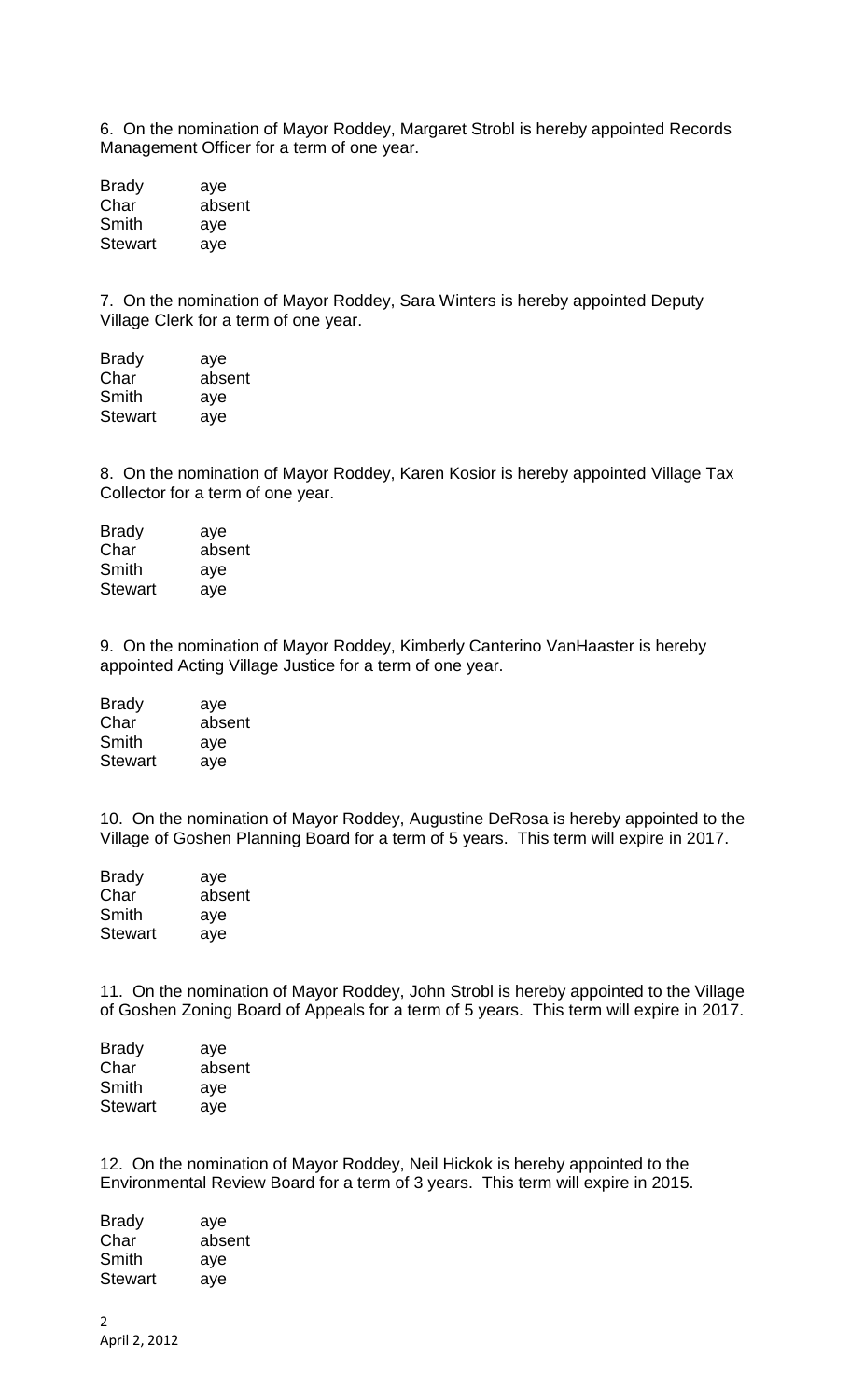13. On the nomination of Mayor Roddey, Edward Connor is hereby appointed Historian for a term of one year.

Brady aye Char absent Smith aye Stewart aye

14. On the nomination of Mayor Roddey, Laurene Sandstrom is hereby appointed Dog Warden for a term of one year.

| <b>Brady</b>   | aye    |
|----------------|--------|
| Char           | absent |
| Smith          | aye    |
| <b>Stewart</b> | aye    |

15. On the nomination of Mayor Roddey, Trustee Smith, Trustee Char, Edward Connor, Hilary Surfer, and Mark Gargiulo are hereby appointed to the Community Forestry Council for a term of one year.

| <b>Brady</b>   | aye    |
|----------------|--------|
| Char           | absent |
| Smith          | aye    |
| <b>Stewart</b> | aye    |

16. On the nomination of Mayor Roddey, the Goshen Independent and the Chronicle are hereby named official Newspapers for one year.

| <b>Brady</b>   | aye    |
|----------------|--------|
| Char           | absent |
| Smith          | aye    |
| <b>Stewart</b> | aye    |

17. On the nomination of Mayor Roddey, Chase Bank, Provident Bank, Orange County Trust Company, and M & T Bank Goshen offices are hereby named official depositories for the Village of Goshen for one year.

| <b>Brady</b>   | aye    |  |
|----------------|--------|--|
| Char           | absent |  |
| Smith          | aye    |  |
| <b>Stewart</b> | ave    |  |

18. On a motion by Trustee Smith, seconded by Trustee Brady, Village Board Meetings will be held on the second and fourth Mondays of the month beginning at 7:30 p.m., preceded by a work session at 7:00 p.m., when necessary. Village Board Work Sessions will be held the first and third Mondays of the month at 7:00 p.m., or on the fifth Monday, if necessary. In the event that a Work Session falls on a holiday, the Work Session will be held the following Thursday at 7:00 p.m., if necessary.

| <b>Brady</b>   | aye    |
|----------------|--------|
| Char           | absent |
| Smith          | aye    |
| <b>Stewart</b> | aye    |